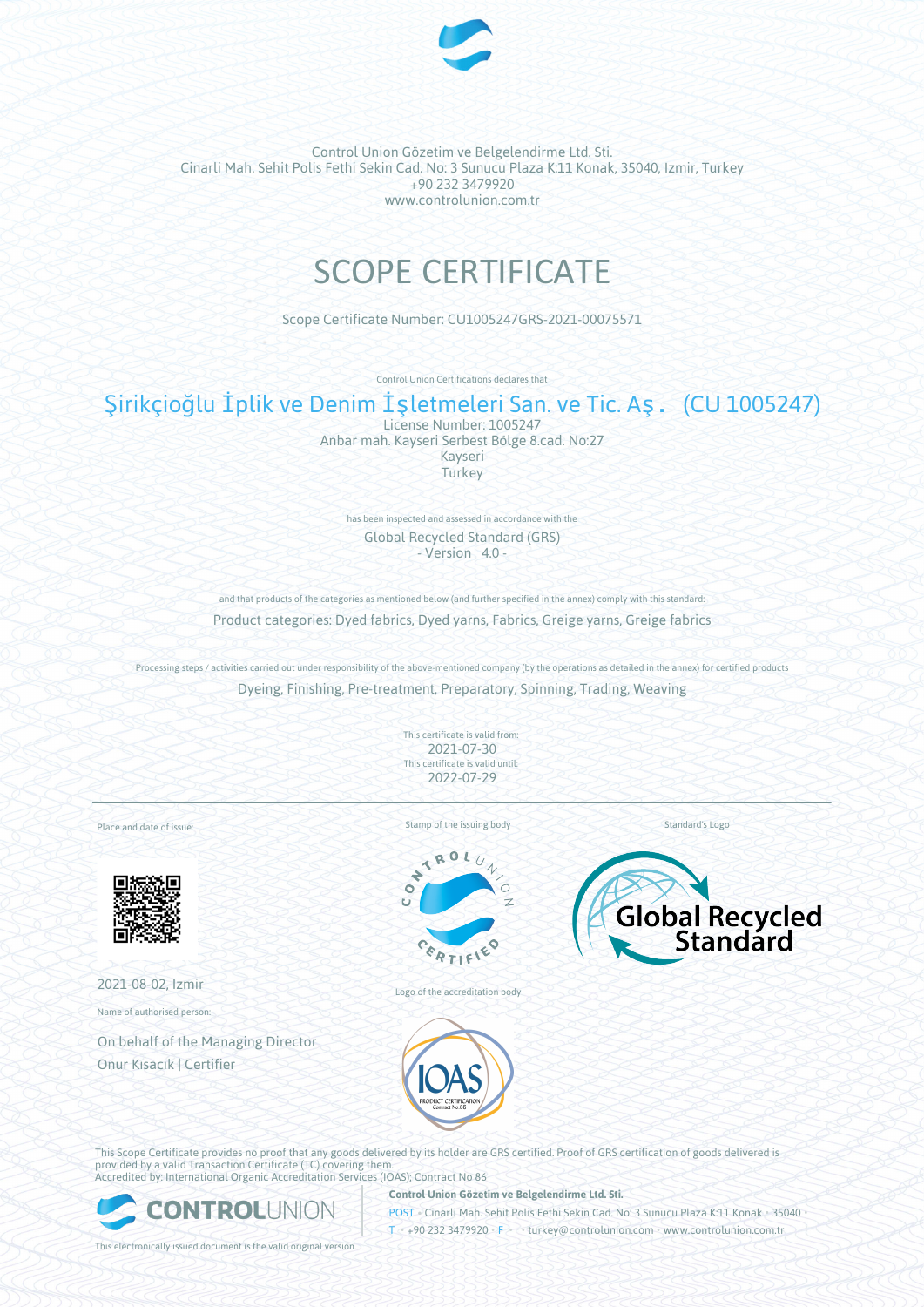

**Şirikçioğlu İplik ve Denim İşletmeleri San. ve Tic. Aş. (CU 1005247) Global Recycled Standard (GRS)**

Products Annex to certificate no. CU1005247GRS-2021-00075571 In specific the certificate covers the following products:

| <b>Product category</b> | <b>Product details</b>     | <b>Material composition</b>                                                                                                              | Label grade   |
|-------------------------|----------------------------|------------------------------------------------------------------------------------------------------------------------------------------|---------------|
| Dyed fabrics            | Denim fabrics              | 100.0% Recycled Pre-Consumer Cotton                                                                                                      | Pre-Consumer  |
| Dyed fabrics            | Denim fabrics              | 20.0% Recycled Post-Consumer Cotton<br>79.0% Conventional Cotton<br>1.0% Conventional Elastane (Spandex)                                 | Post-Consumer |
| Dyed fabrics            | Denim fabrics              | 79.0% Conventional Cotton<br>1.0% Conventional Elastane (Spandex)<br>20.0% Recycled Post-Consumer Cotton                                 | Post-Consumer |
| Dyed fabrics            | Denim fabrics              | 20.0% Recycled Post-Consumer Cotton<br>2.0% Conventional Elastane (Spandex)<br>20.0% Conventional Polyester<br>58.0% Conventional Cotton | Post-Consumer |
| Dyed fabrics            | Denim fabrics              | 80.0% Conventional Cotton<br>20.0% Recycled Pre-Consumer Cotton                                                                          | Pre-Consumer  |
| Dyed fabrics            | Denim fabrics              | 2.0% Conventional Elastane (Spandex)<br>72.0% Conventional Cotton<br>20.0% Recycled Post-Consumer Cotton<br>6.0% Conventional Polyester  | Post-Consumer |
| Dyed fabrics            | Denim fabrics              | 5.0% Conventional Polyester<br>72.0% Conventional Cotton<br>20.0% Recycled Pre-Consumer Cotton<br>3.0% Conventional Elastane (Spandex)   | Pre-Consumer  |
| Dyed fabrics            | Denim fabrics              | 20.0% Recycled Post-Consumer Cotton<br>72.0% Conventional Cotton<br>3.0% Conventional Elastane (Spandex)<br>5.0% Conventional Polyester  | Post-Consumer |
| Dyed fabrics            | Denim fabrics              | 20.0% Recycled Post-Consumer Cotton<br>78.0% Conventional Cotton<br>2.0% Conventional Elastane (Spandex)                                 | Post-Consumer |
| Dyed fabrics            | Denim fabrics              | 20.0% Recycled Post-Consumer Cotton<br>80.0% Conventional Cotton                                                                         | Post-Consumer |
| Dyed fabrics            | <b>Woven fabrics</b>       | 80.0% Conventional Cotton<br>20.0% Recycled Post-Consumer Cotton                                                                         | Post-Consumer |
| Dyed fabrics            | <b>Woven fabrics</b>       | 80.0% Organic Cotton<br>20.0% Recycled Post-Consumer Polyester                                                                           | Post-Consumer |
| Dyed yarns              | Carded yarns [Indigo Dyed] | 50.0% Recycled Pre-Consumer Cotton<br>50.0% Organic Cotton                                                                               | Pre-Consumer  |
| Fabrics                 | Denim fabrics              | 20.0% Recycled Post-Consumer Cotton<br>80.0% Conventional Cotton                                                                         | Post-Consumer |
| Fabrics                 | Denim fabrics              | 2.0% Conventional Elastane (Spandex)<br>78.0% Conventional Cotton<br>20.0% Recycled Pre-Consumer Cotton                                  | Pre-Consumer  |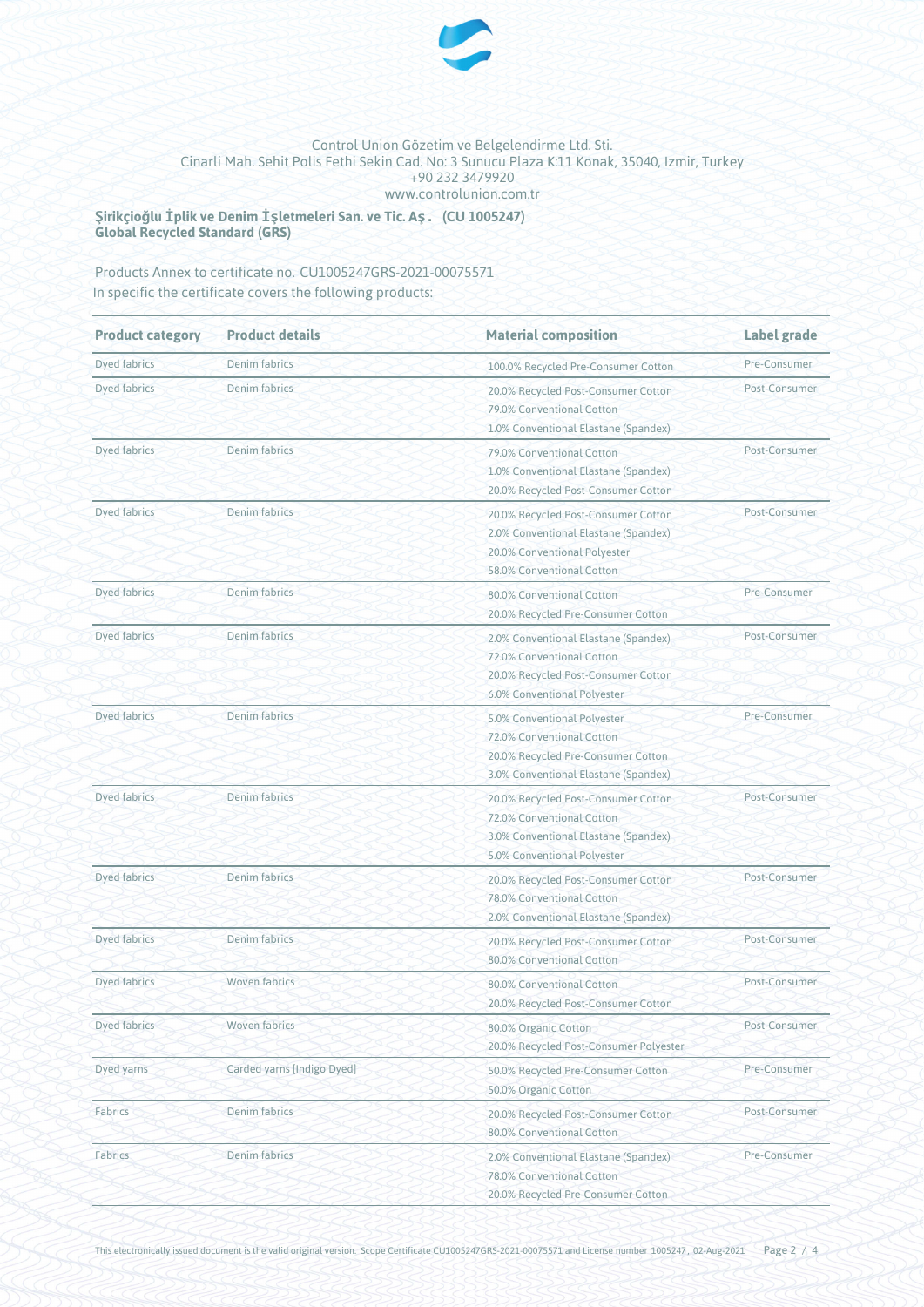

**Şirikçioğlu İplik ve Denim İşletmeleri San. ve Tic. Aş. (CU 1005247) Global Recycled Standard (GRS)**

| <b>Product category</b> | <b>Product details</b> | <b>Material composition</b>         | Label grade   |
|-------------------------|------------------------|-------------------------------------|---------------|
| Greige fabrics          | Woven fabrics          | 80.0% Conventional Cotton           | Post-Consumer |
|                         |                        | 20.0% Recycled Post-Consumer Cotton |               |
| Greige yarns            | Carded yarns           | 50.0% Organic Cotton                | Pre-Consumer  |
|                         |                        | 50.0% Recycled Pre-Consumer Cotton  |               |

Place and date of issue:



2021-08-02, Izmir

Name of authorised person:

On behalf of the Managing Director Onur Kısacık | Certifier



Logo of the accreditation body



Standard's logo



This electronically issued document is the valid original version. Scope Certificate CU1005247GRS-2021-00075571 and License number 1005247, 02-Aug-2021 Page  $3/4$